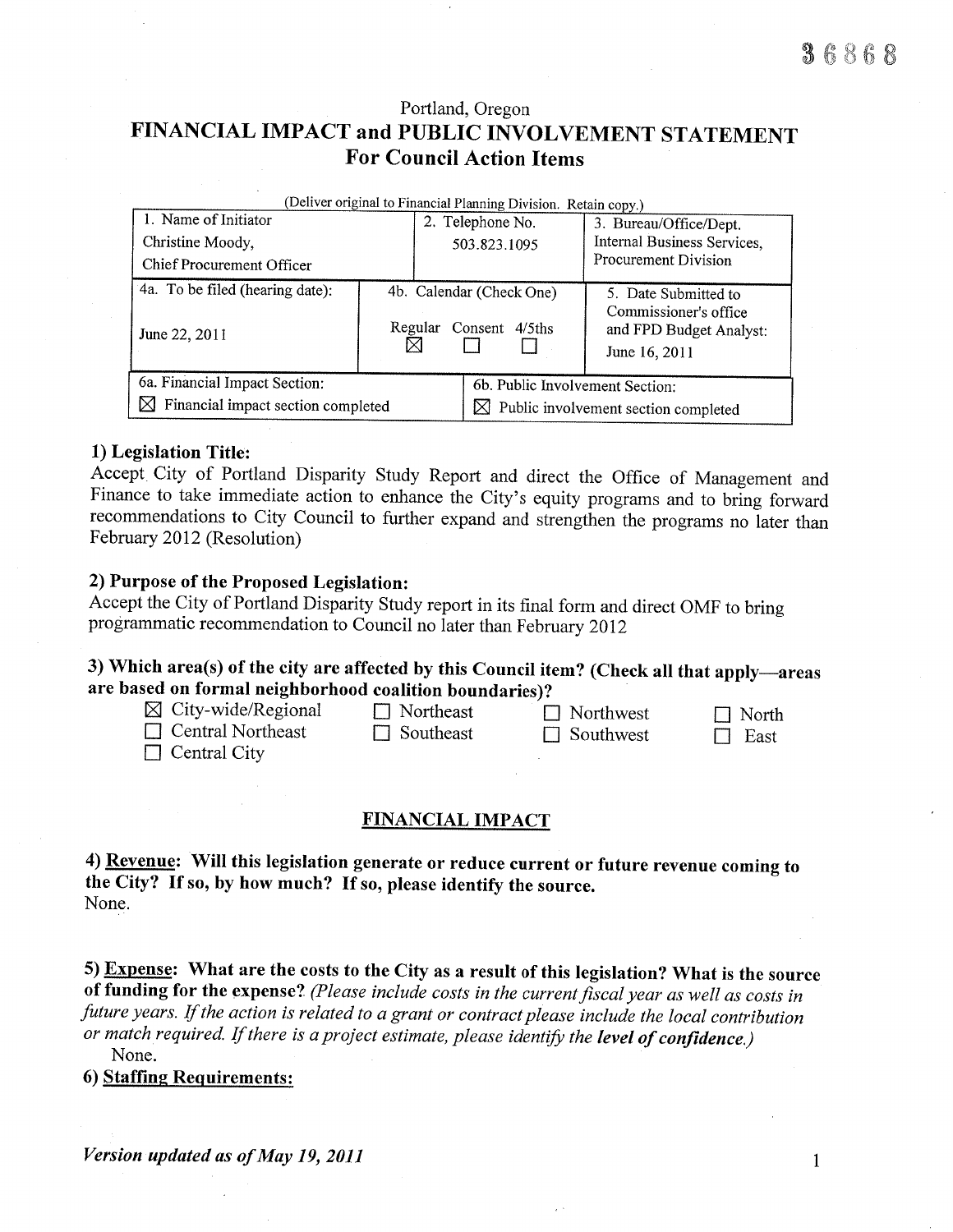- Will any positions be created, eliminated or re-classified in the current year as a  $\bullet$ result of this legislation? (If new positions are created please include whether they will be part-time, full-time, limited term, or permanent positions. If the position is limited term please indicate the end of the term.) No.
- Will positions be created or eliminated in *future years* as a result of this legislation? No.

# (Complete the following section only if an amendment to the budget is proposed.)

7) Change in Appropriations (If the accompanying ordinance amends the budget please reflect the dollar amount to be appropriated by this legislation. Include the appropriate cost elements that are to be loaded by accounting. Indicate "new" in Fund Center column if new center needs to be created. Use additional space if needed.)

| Fund | Fund<br>Center | <b>Commitment</b><br>Item | Functional<br>Area | <b>Funded</b><br>Program | Grant | <b>Sponsored</b><br>Program | Amount |
|------|----------------|---------------------------|--------------------|--------------------------|-------|-----------------------------|--------|
|      |                |                           |                    |                          |       |                             |        |
|      |                |                           |                    |                          |       |                             |        |
|      |                |                           |                    |                          |       |                             |        |
|      |                |                           |                    |                          |       |                             |        |

[Proceed to Public Involvement Section - REQUIRED as of July 1, 2011]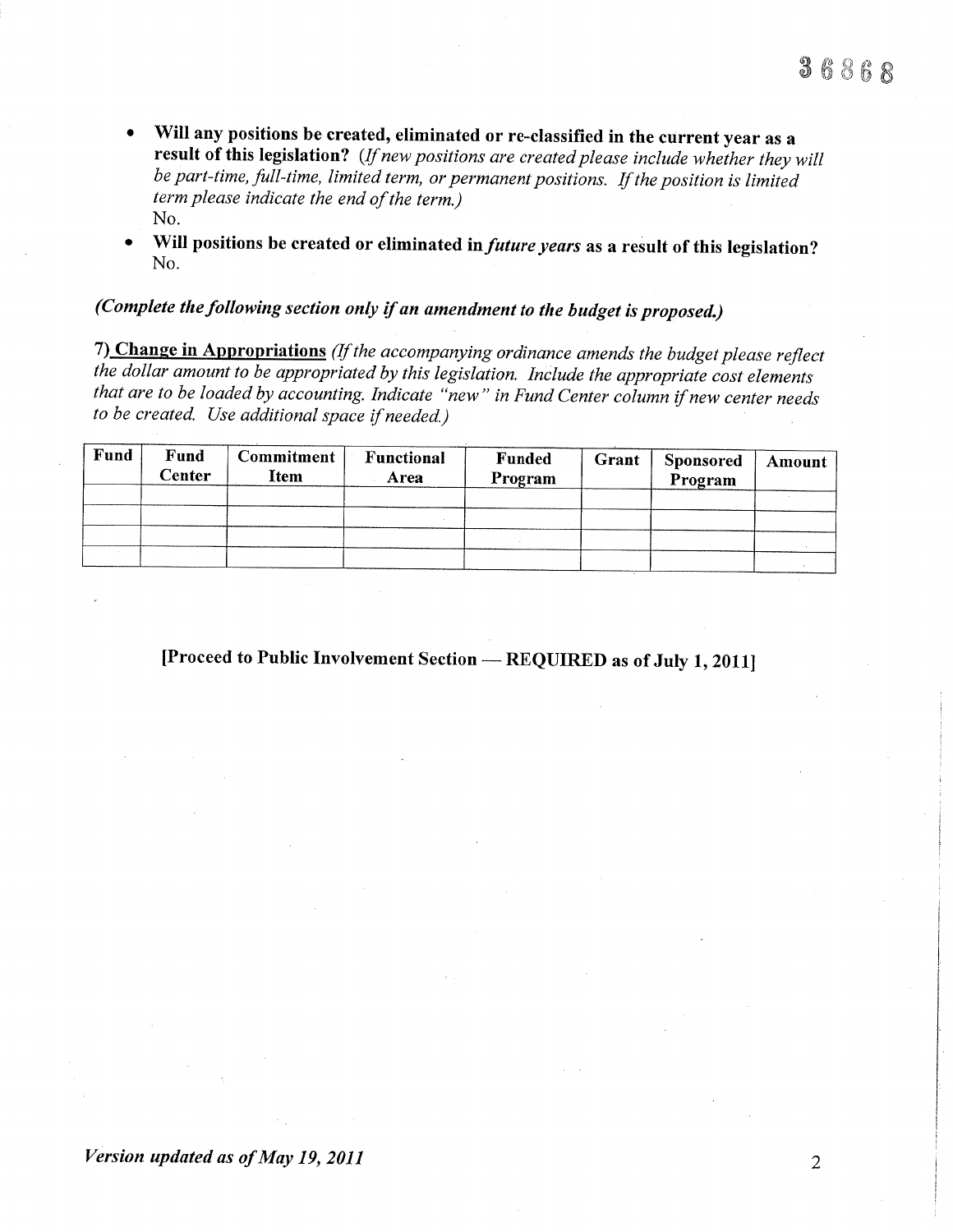## PUBLIC INVOLVEMENT

# 8) Was public involvement included in the development of this Council item (e.g. ordinance, resolution, or report)? Please check the appropriate box below:

 $\boxtimes$  YES: Please proceed to Question #9.

 $\Box$  NO: Please, explain why below; and proceed to Question #10.

## 9) If "YES," please answer the following questions:

a) What impacts are anticipated in the community from this proposed Council Item? Development of long-term programmatic recommendations surrounding M/W/ESB contracting.

# b) which community and business groups, under-represented groups, organizations, external government entities, and other interested parties were involved in this effort, and when and how were they involved?

Commissioner Fish convened a Commissioner's Advisory Group which met five times representatives, including Marcela Alcantar, Jason Lim, Nate McCoy, Penny Painter, Maurice Rahming, Carmen Rubio, Andrew Beyer, Rudy Martinez and Mel Sears

c) How did public involvement shape the outcome of this Council item? During the month-long public comment period, PDC and City leaders and the project team met with the community, the media, and key stakeholders to discuss the finding and the draft report.

d) Who designed and implemented the public involvement related to this Council item? Commissioner Nick Fish led the public involvement as the sponsor of this project. Procurement Services was involved in the implementation.

e) Primary contact for more information on this public involvement process (name, title, phone, email): christine Moody, chief Procurement officer.

10) Is any future public involvement anticipated or necessary for this Council item? Please describe why or why not. Yes, Procurement Services division will work with the Fair Contracting Forum, other interested organizations, City bureaus and PDC to review the guidance provided by the disparity study and bring forward recommendations to City Council to expand and strengthen the City's equity programs

Christine Moody, Chief Procurement Officer

APPROPRIATION UNIT HEAD (Typed name and signature)

Version updated øs of May 19,20ll

 $9900$  $\boldsymbol{5}$   $\boldsymbol{6}$   $\boldsymbol{8}$   $\boldsymbol{6}$   $\boldsymbol{8}$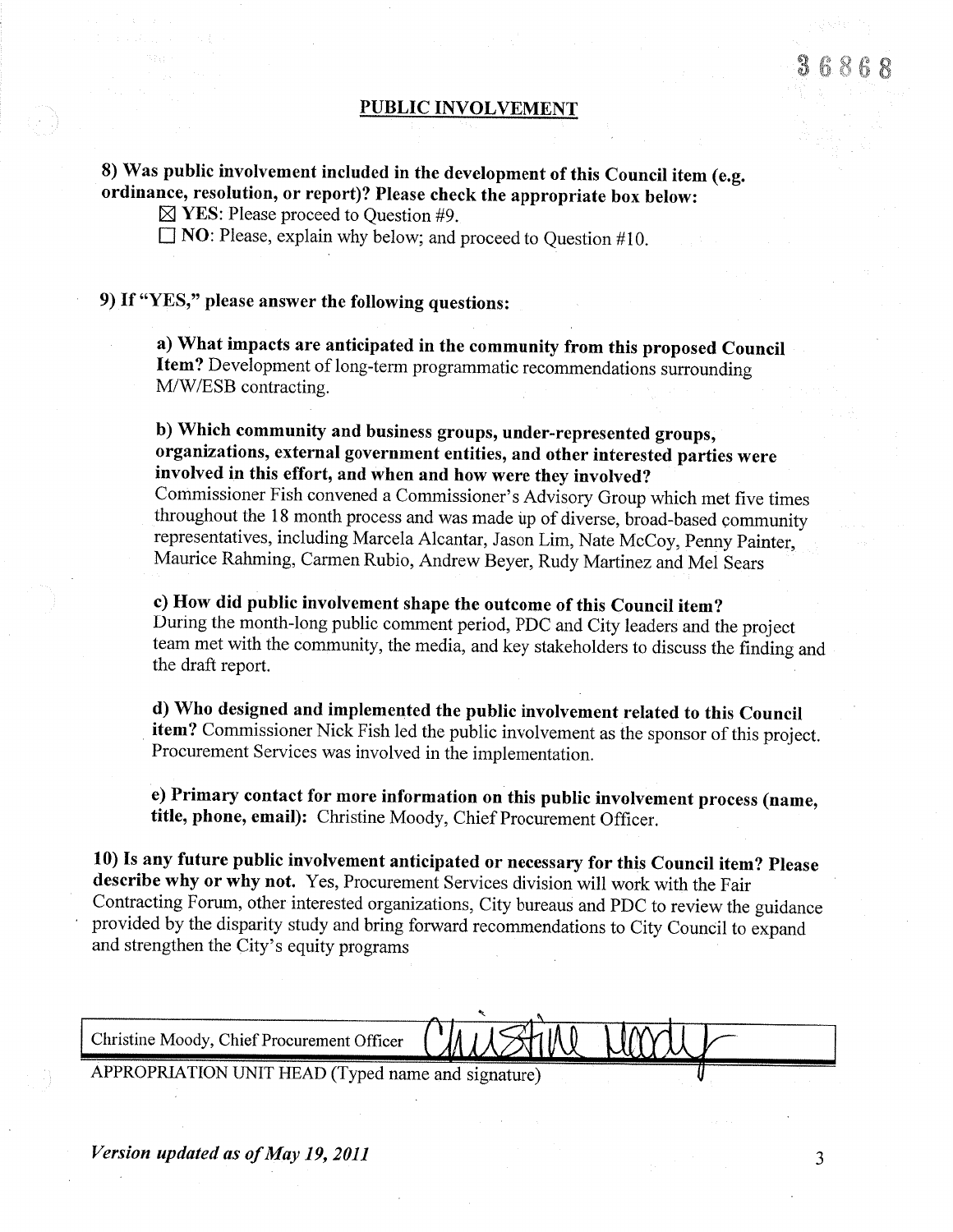

# OFFICE OF MANAGEMENT AND FINANCE 1120 S.W. Fifth Avenue, Rm. 750

Sam Adams, Mayor Fortland, Oregon 97204-1912<br>Kenneth L. Rust, Chief Administrative Officer (503) 823-5047<br>Jeffrey B. Baer, Director, Bureau of Internal Business Services TTY (503) 823-6868

Christine Moody<br>Christine Moody Chief Procurement Officer Procurement Services

DATE: June 16, 2011 **ONLY** 

TO: Mayor Sam Adams

FROM: Christine Moody

Reviewed by Bureau Liaison

FOR MAYOR'S OFFICE USE

- RE: Accept City of Portland Disparity Study Report and direct the Office of Management and Finance to take immediate action to enhance the City's equity programs and to bring forward recommendations to City Council to further expand and strengthen the programs no late that February 2012 (Resolution)
- 
- 
- 
- 
- 
- 1. INTENDED THURSDAY FILING DATE: June 16, 2011<br>2. REQUESTED COUNCIL AGENDA DATE: June 22, 2011<br>3. CONTACT NAME & NUMBER: Christine Moody ~ 823-1095<br>4. PLACE ON: □ CONSENT REGULAR<br>5. BUDGET IMPACT STATEMENT ATTACHED:
	-

# 7. BAGKGROUND/ANALYSIS:

ln 1995, the City and the Portland Development Commission (PDC) took part in the Oregon Regional Consortium Disparity Study that examined public construction contracting methods, which concluded that minority- and women-owned businesses were underutilized at the prime contracting level and made a series of recommendations that resulted in the City's adoption of the Fair Contracting and Employment Strategy, The data from this study is now stale and may not provide a sufficient legal basis to support the City and PDC's current Minority Business Enterprise (MBE) and Woman Business Enterprise (WBE) programs.

ln April 2009, a Request for Proposals to update the disparity study was issued and the evaluation committee, which included community representatives, chose BBC Research & Consulting to perform the disparity study for the City and PDC.

Commissioner Fish convened a Commissioner's Advisory Group which met five times throughout the 18 month process and was made up of diverse, broad-based community representatives. In April 2010, construction related professional services were added to the study as a result of the feedback from the Commissioner's Advisory Group.

The BBC study team began the assignment in the fall of 2009. Research was conducted on procurement and contracting procedures and Minority, Women and Emerging Small Business programs, utilization, availability and disparities, examining a five year contracting period from July 1, 2004 - June 30, 2009. ln January 2011 BBC presented a draft report to the City and PDC. The City and PDC conducted extensive outreach to solicit public input on the report.

BBC found that the City and PDC should continue to enhance efforts to help all small businesses, regardless of race and gender and that the agencies may want to further research whether certain barriers to MBEs and WBEs can be minimized or removed. From the statistical results, the anecdotal evidence, and public comments the City has legal grounds to continue and enhance current equity programs. The study additionally provides direction on issues such as bonding, insurance, prequalification, capacity building, access to capital and other systemic obstacles to the success of minority-and women-owned businesses in Portland.

## An Equal Opportunity Employer

To help ensure equal access to programs, services and activities, the Office of Management & Finance will reasonably modify policies/procedures and provide auxiliary aids/services to persons with disabilities upon request.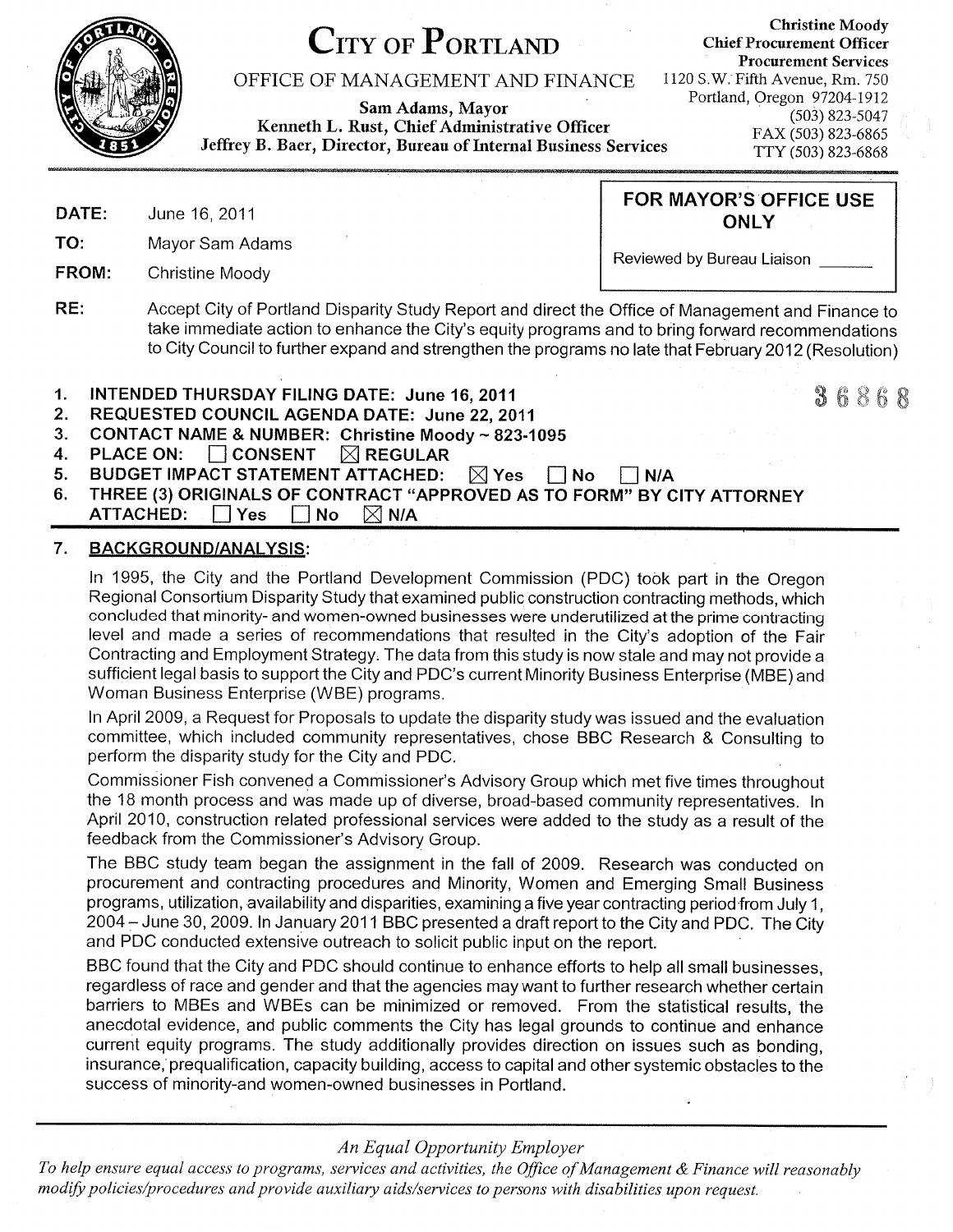Legal issues - none known<br>Controversial issues - none known<br>Citizen participation – Yes, Commissioner Fish's Advisory Group made up of diverse, broad-based community representatives, including Marcela Alcantar, Jason Lim, Nate McCoy, Penny Painter, Maurice<br>Rahming, Carmen Rubio, Andrew Beyer, Rudy Martinez and Mel Sears. Public input on the draft study<br>was solicited and addit

Link to current city policies - Fair Contracting and Employment Strategy. Link to current city policies – Fair Contracting and Employment Strategy<br>Other governmental participation – Portland Development Commission

### 8. FINANCIAL IMPACT:

None

## 9. RECOMMENDATION/ACTION REQUIRED:

Accept City of Portland Disparity Study Report and direct the Office of Management and Finance to take immediate action to enhance the City's equity programs and to bring forward recommendations to City Council to further expand and strengthen the programs no late that February 2012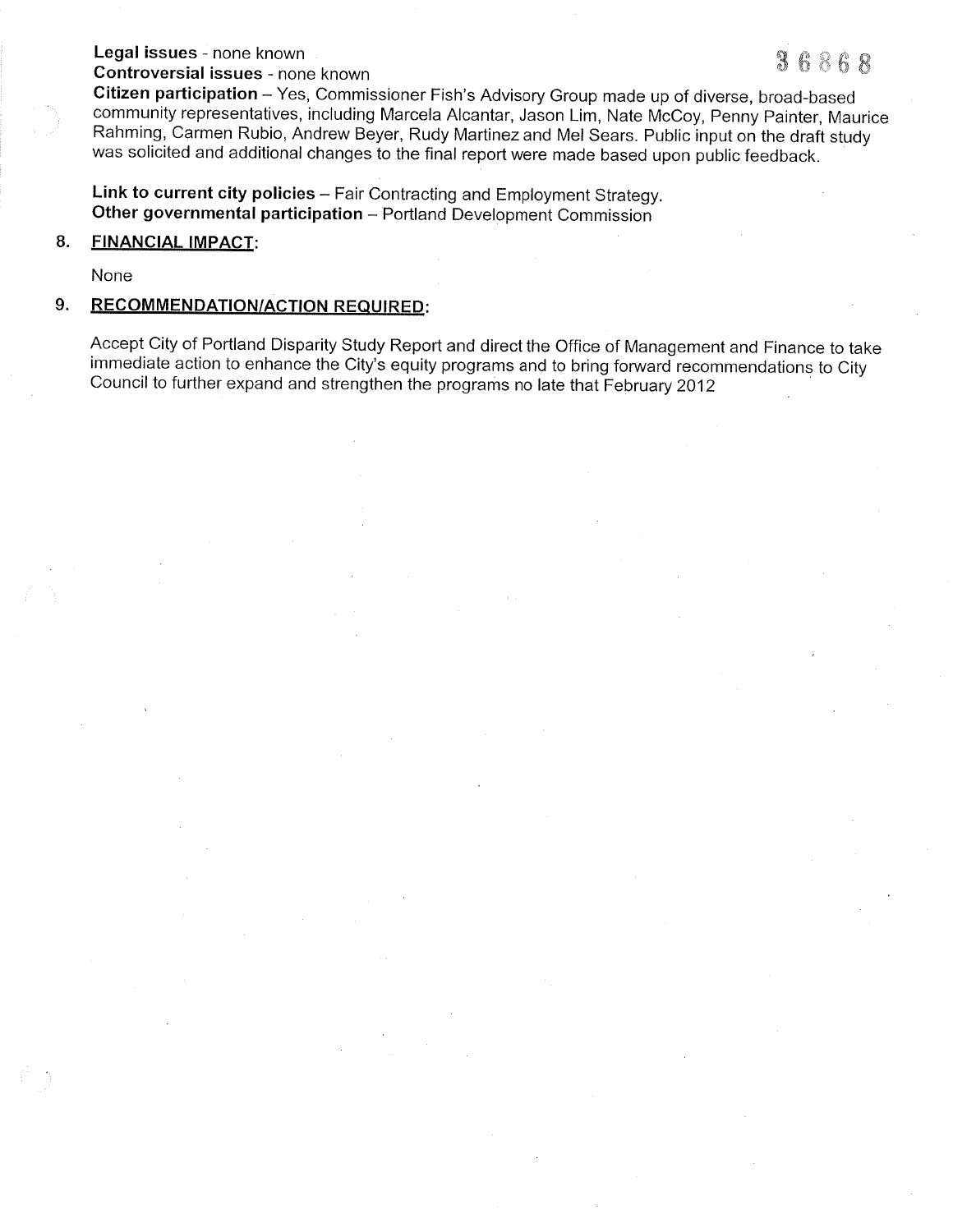# **Disparity Study Narrative**

# Citv of Portland - Portland Development Commission

#### lntroduction

The City of Portland and the Portland Development Commission (PDC) are committed to equal opportunity through policies that promote diversity and equity in contracting. As part of that commitment, they engaged a nationally recognized consultant firm to conduct a disparity study on our current efforts to promote a "level playing field" for minority-and women-owned firms in contracting. The working assumption of this 18 month project is that the City can always improve it inclusive programs and services.

## **Need for a Disparity Study**

- Through their business equity programs and small business support programs,  $\bullet$ the City of Portland and PDC encourage fair and equitable contracting for women and people of color.
- In 1995, the City and PDC took part in the Oregon Regional Consortium Disparity Study that examined public construction contracting methods. The 1995 Study concluded that minority and women-owned businesses were underutilized at the prime-contracting level.
- The 1995 Study also made a series of recommendations that resulted in the City's adoption of a Fair Contracting and Employment Strategy.
- Programs currently in place: Sheltered Market Program, Good Faith Efforts, Workforce Training & Hiring, Professional Services Marketing & Outreach.
- Data from the previous study is now stale and may not provide a sufficient legal basis to support the City and PDC's current Minority Business Enterprises (MBE) and Woman Business Enterprises (WBE) programs.
- This new Study evaluated the effectiveness of race and gender-neutral practices in public construction and construction-related professional services contracting as well as relevant City policies and practices.

6.L7.L1: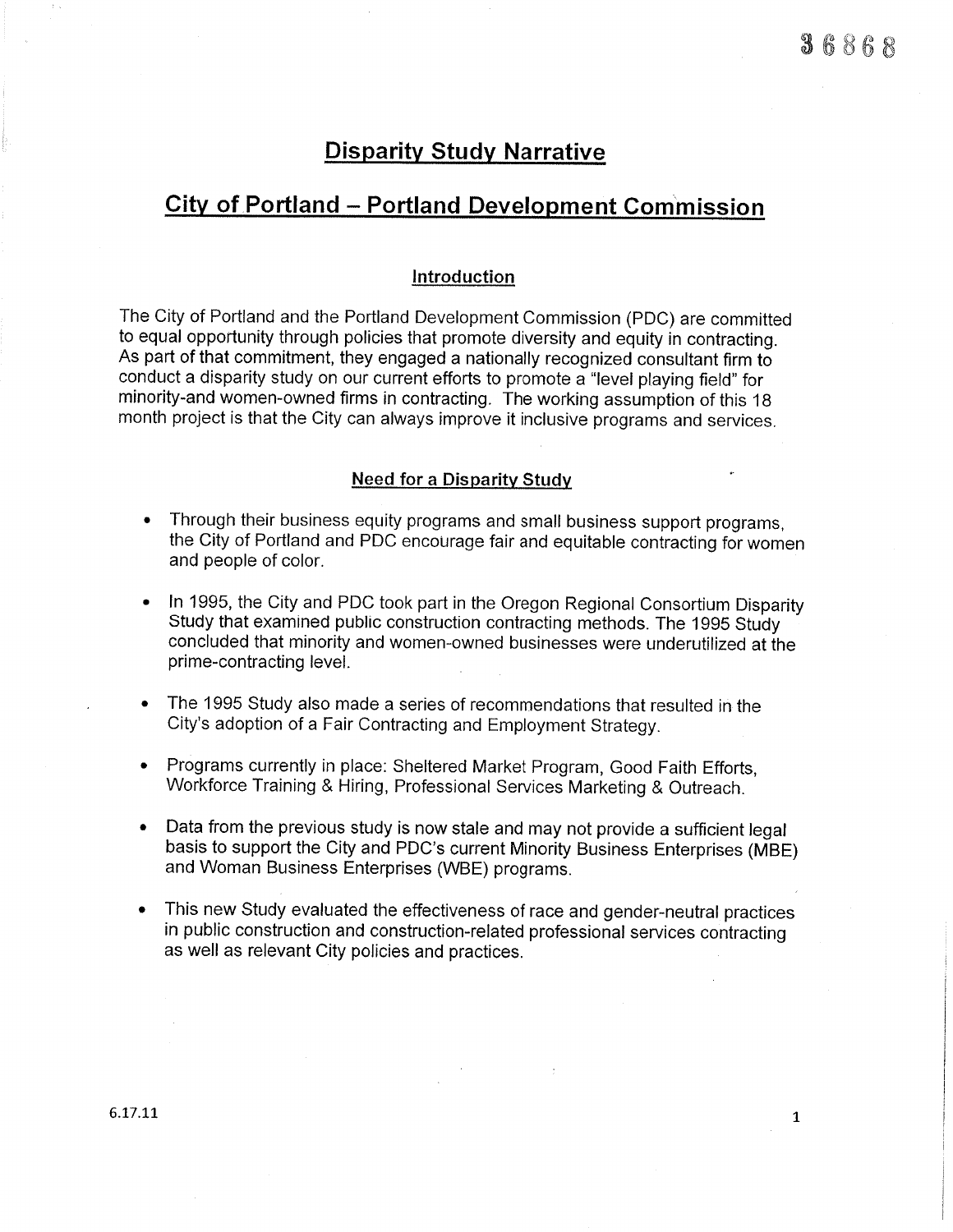$\begin{bmatrix} 1 \\ 1 \end{bmatrix}$ 

 $\hat{\mathbf{z}}$ 

## Consultant and Team Selection

ln April 2009, a Request For Proposals (RFP) for a new Disparity study was issued. The evaluation committee, which included community representatives, chose BBC Research & Consulting to perform the Disparity Study for the City and PDC. The selection panel included:

> Carmen Rubio, Jaime Lim, Loretta Young, Linda Andrews and Tracy Reeve.

For the city and PDC studies, BBC worked with 4 minority or women-owned firms, 3 of which have offìces in the Portland area:

FM Burch & Associates (interviews)

Group AGB (data collection, procurement review)

Montesi & Associates (interviews)

Holland & Knight (legal counsel)

Gustomer Research lnternational (telephone surveys & interviews).

- In September 2009 a contract was awarded to BBC in the amount of \$831,000 (City \$540,330 & PDC \$290,670).
- Commissioner Fish convened a Commissioner's Advisory Group which met five times during the process. Members included:

**Marcela Alcantar**: Alcantar and Associates – Small Business

Jason Lim: Asian Reporter

Nate McGoy: Portland Housing Bureau

Penny Painter: Native American Chamber

Maurice Rahming: National Association of Minority contractors

Garmen Rubio: Latino Network

Andrew Beyer: Associated General Contractors

Rudy Martinez: Pacific Northwest Regional Council of Carpenters - Labor

Mel Sears: Parsons Brinckerhoff - Corporation/Large Business

In April 2010, as a result of feedback from the Commissioner's Advisory Group, the study added construction related professional services contracts to the study. This added an additional \$75,000 to the City's portion of the study and the overall

6.17.11: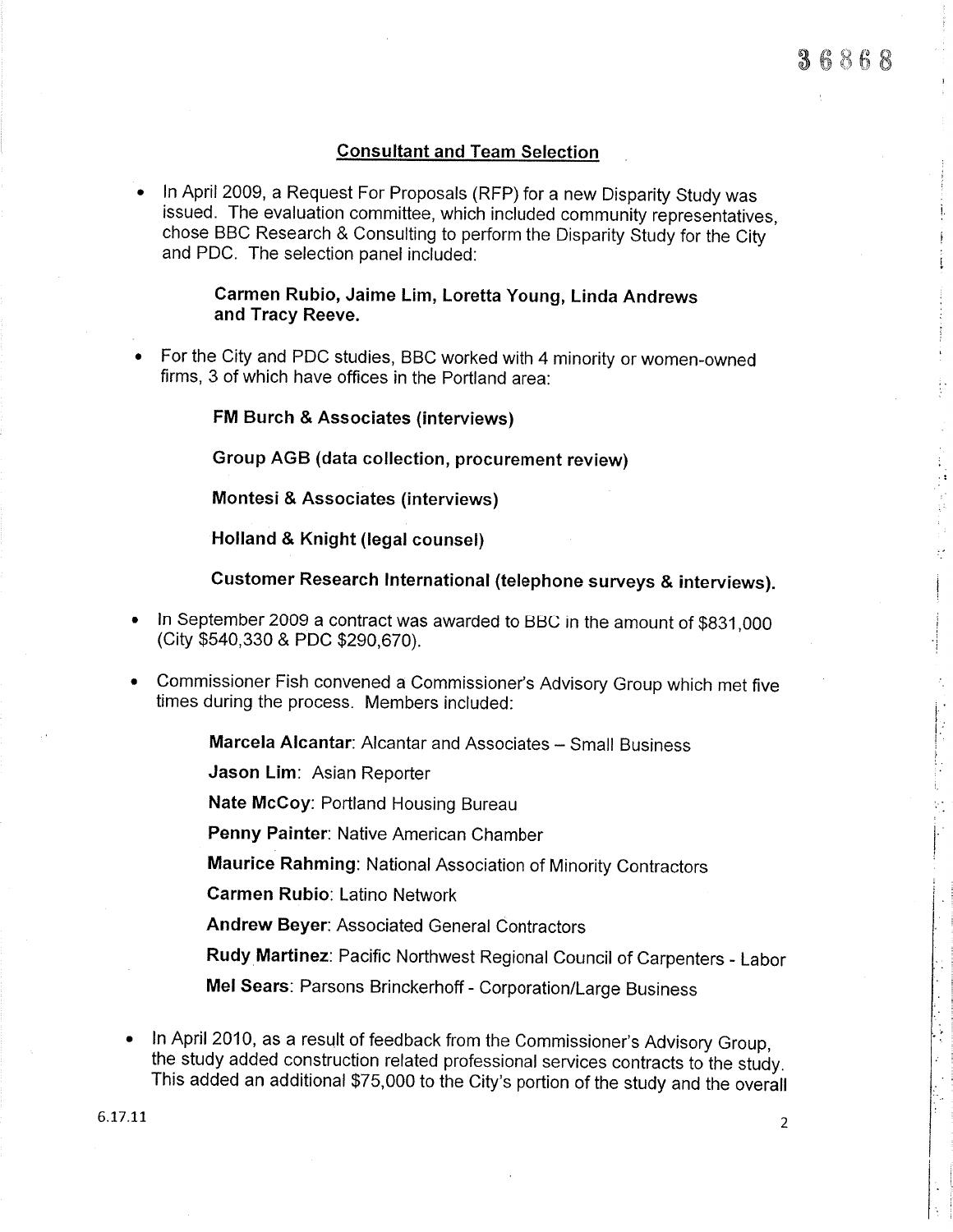contract value of \$906,000. The entire team agreed that extending the schedule to complete this added research was critical to the work product.

## BBG Experience

- BBC is a 41 year old market, economic and policy research firm based in Denver, Colorado. They became involved in disparity studies shortly after the Supreme Court struck down the City of Richmond, Virginia minority-owned business program. Clients include large cities such as Phoenix, Fort Worth, Las Vegas and Columbus Ohio.
- BBC conducted the 1990 Denver disparity study and provided support to the City of Denver when it was sued by a local firm over the constitutionality of the program.. The Denver minority and women-owned business program was upheld by the 10<sup>th</sup> Circuit Court in 2003.
- More recently, BBC conducted a disparity analysis for the California Department of Transportation (Caltrans). The Associated General Contractors of San Diego and the Paciflc Legal Foundation challenged Caltrans in court. The United States District Court, Eastern District of California, ruled in favor of Caltrans in a summary judgment and found that the disparity study was comprehensive, included extensive statistical evidence as well as anecdotal evidence, provided substantial statistical and anecdotal evidence of discrimination in the California contract industry, and supported Caltrans' implementation of the Federal DBE program.
- Over the past 20 years, BBC has conducted disparity and availability analyses for over 80 state and local governments across the United States.

#### Timeline and Methodologv

- BBC began the assignment in the fall of 2009 and presented a draft report to the City and PDC in January 2011,.
- The study examined a five year contracting period from July 1, 2004 June 30,<br>2009. Best practice dictates a 5 year study period. Since the City and PDC started the project in september 2009, the 2004 - 2009 period had the most current data.
- Research was conducted on procurement and contracting procedures and Minority, Women and Emerging Small Business programs, utilization, availability and disparities.

 $\overline{3}$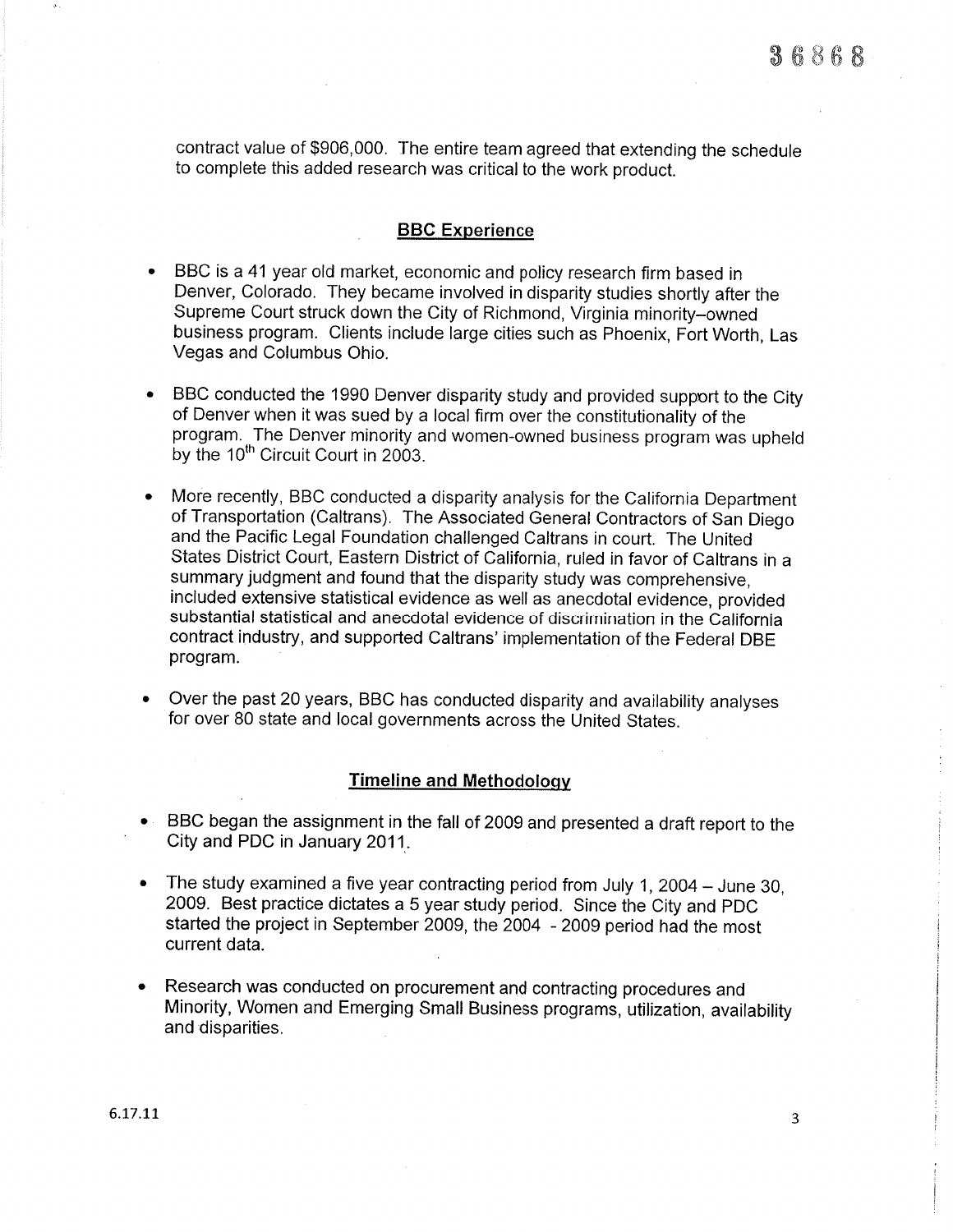$\bar{z}$ ÷.

à.

- The study team also evaluated the legal framework governing race and genderneutral practices in public construction, analyzed marketplace conditions and explored possible explanations for any disparities.
- BBC developed a statistical model using US Census data and other information on the local marketplace. By compiling and analyzing many hundreds of bids and proposals on City contracts; performing telephone interviews with thousands of local businesses and conducting in-depth personal interviews with 60 business owners, trade associations and other individuals knowledgeable about local marketplace conditions.

## Report Elements

BBC's study stands as a three-legged stool. The courts have ruled that for a disparity analysis to have legal standing it needs to blend together 3 essential components:

## 1) Statistical results of utilization and disparity.

- $\circ$  For the statistical part of the study, BBC conducted a complex quantitative and qualitative analysis of MBE and WBE firms in a seven-county , Metropolitan Statistical Area of Portland/Southwest Washington.
- $\circ$  BBC designed the availability analysis to be independent of any list (state certification, vendor list) as such lists might be too limiting. lt requires data about MBE's, WBE's and majority-owned firms on an apples to apples basis. All firms were identified from a consistent source. (e.g., the state certification list could not be used as a standalone because no such list exists for non-certified or majority-owned firms.)
- The study team contacted thousands of firms by telephone to give them an opportunity to provide their experiences attempting to perform work with the City, PDC and in the local marketplace. Extensive efforts were made to contact local firms for specific types of City construction and construction-related professional services work.
- $\circ$  Firms were telephone surveyed and asked whether they were qualified and interested in City work, the types of work they conduct, sizes of contracts they perform and other flrm characteristics.
- o Not all contacted firms reported qualifications and interest in City or PDC work.
- o Businesses that did express qualifications and interest were typically only available for certain types and sizes of prime or sub-contracts. (E.g., a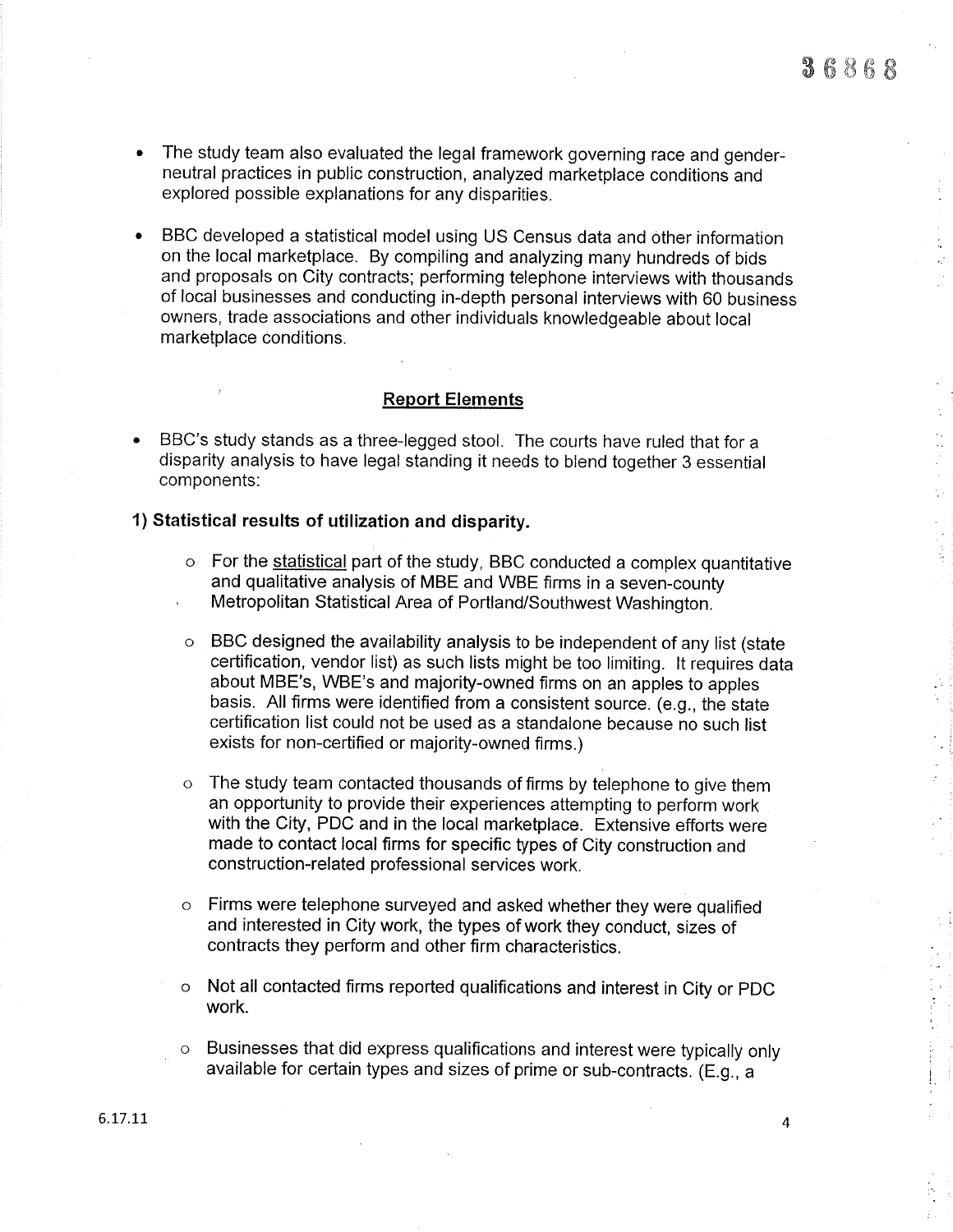business might have only been in operation for a portion of the study period and thus only would have been available for certain years of contracts).

- o Overall availability was determined by examining the number of MBEs and WBEs available for each prime and sub-contract in proportion to the total number of firms available for that prime or sub-contract.
- o Contract-by-contract availability results were then aggregated on a dollarweighted basis to determine the overall percentage of City contract dollars that might be expected to go to MBEs and WBEs.
- The accuracy of availability benchmarks (dollar -weighted percentage<br>availability), not the size of the availability database is most important to the study.

The study took a comprehensive look at thousands of contracts issued or sponsored by the city and PDC. The study team examined the types of work involved, size of the contract or sub-contract, year of the contract and what if any City or PDC programs applied.

- o Utilization of MBEs and WBEs on City and PDC contracts was compared to their availability for those types and sizes of prime and sub-contracts.
- o BBC designed the availability analysis to be independent of any list (state certification, vendor list) as such lists might be too limiting. The consultants required data about MBEs, WBEs and majority-owned firms on an apples to apples basis.
- $\circ$  All firms must be identified from a consistent source. (e.g., the state certification list could not be used as a standalone because no such list exists for non-certified or majority-owned firms).

## 2) The catalogue of anecdotal evidence.

- o The second part of the study consists of anecdotal evidence and in-depth interviews. BBc analyzed city and PDC contracting processes, local marketplace conditions and potential business assistance programs.
- $\circ$  There is evidence of disparities within the local marketplace. The anecdotal flndings and interviews illustrated racism and discrímination in contracting, in addition to significant barriers for minority- and womenowned firms to do business in Portland.

 $\bar{\Delta}$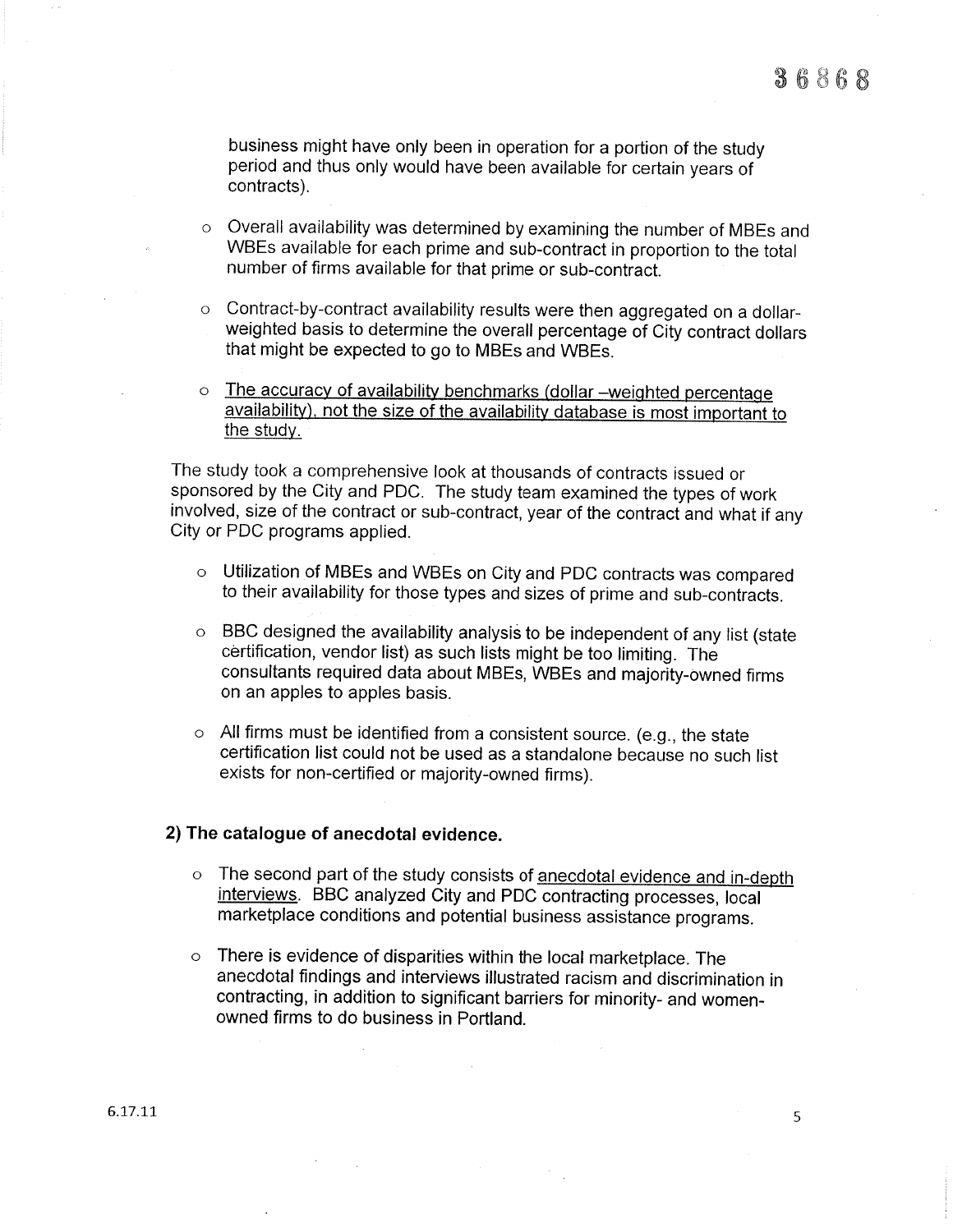- o Annual revenue of certain MBE groups and WBEs is lower than other firms.
- o MBEs and WBEs face greater disadvantages than other flrm owners when seeking capital, bonding and insurance do.
- o MEBs and WBEs face barriers to working as prime and sub-contractors on local public sector contracts.
- o Current availability of MBEs and WBEs to perform City construction and construction related professional services contracts is less than what might be expected if minorities and women had the same opportunities to enter and advance within these industries.

## 3) The public comment in response to the report draft.

- o The study team analyzed the comments and questions received during the public comment period following the release of the draft report. Public comment focused primarily on the level of availability.
- o lnput was solicited via a website, letters, Email and in a public forum.

The final report reflects the public comments in the followinq areas:

- o Statements regarding experlences or program recommendations were added to the anecdotal and qualitative material within the report.
- o A number of groups provided additional data or other quantitative<br>' information that was considered by the study team. Some areas of the report and appendixes were revised based upon what was learned.
- o Questions/concerns about the study approach and alternative methods of analysis brought forward the need to expand and improve the discussion of the approach method.

#### **Disparity in City of Portland Contracts**

- $\blacktriangleright$   $\;$  The results of BBC's study were mixed, generally finding some disparity on City and PDC-owned contracts while discovering clear disparity on projects that received PDC funds without direct project management.
- There is evidence of disparities in the utilization of MBEs and WBEs when City I. Fair Contracting programs did not apply (e.g., disparities in the use of MBEs without the Good Faith Effort (GFE) Program).

i. t

i.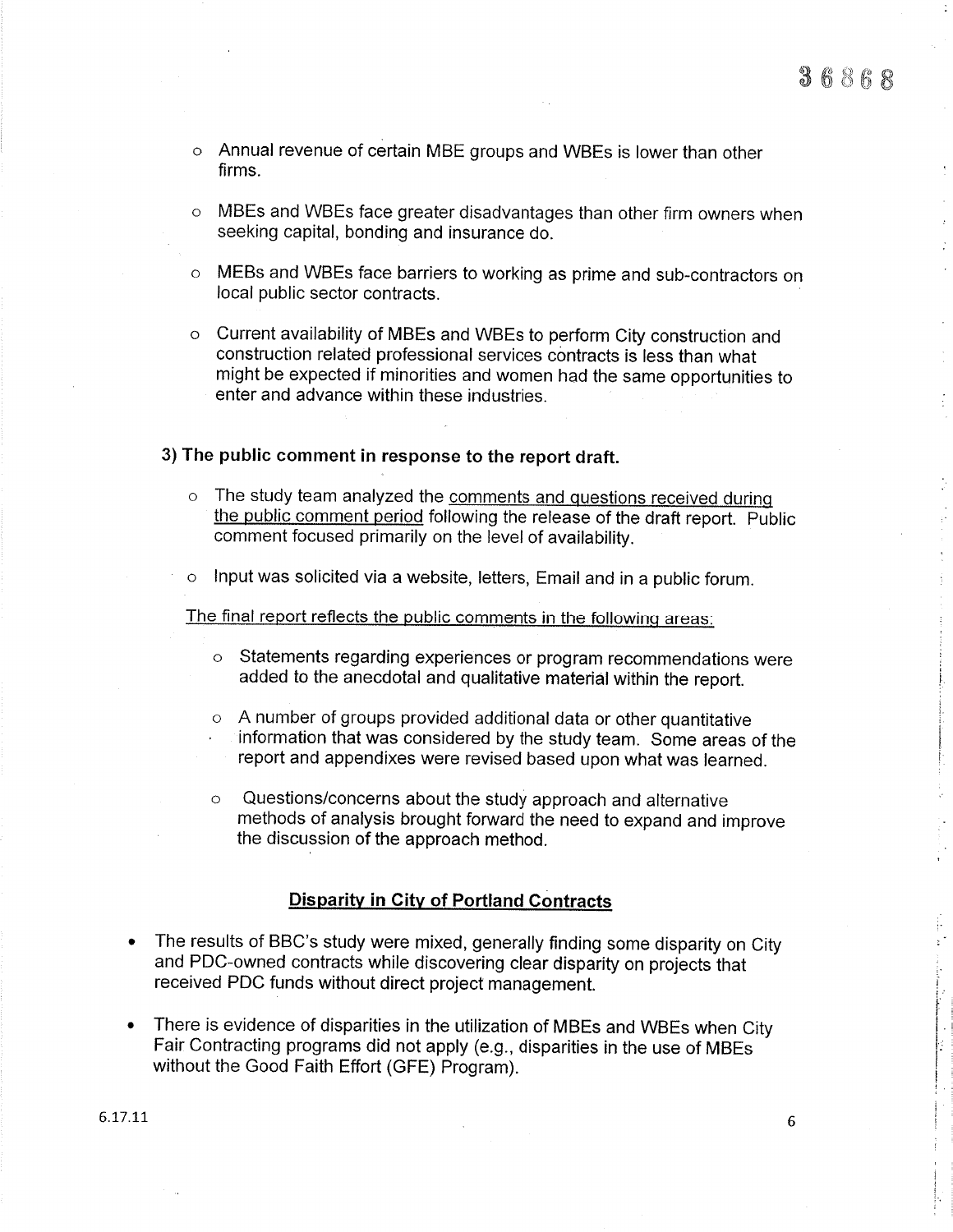- There are substantial disparities for prime-contracts for each MBE group and  $\bullet$ WBEs.
- Even with the City's program to encourage MBE/WBE utilization as prime consultants on construction-related professional services contracts there were disparities for WBFs. Example: Women receiving on-call contracts were not utilized as much as other flrms receiving such contracts, and many received no work under those contracts at all.
- Some issues identified in the 1996 study were identified in BBC's study as well. Example: Disparities in prime-contracting with MBEs & WBEs, segmentation of large contracts to encourage opportunities, the need for business assistance and access to capital for MBEs and WBEs, relaxíng or reducing bonding and insurance requirements.

## Disparitv in PDC Contracts

- The study found some disparity on PDC-owned construction contracts and construction and design service professional contracts. By "owned" we mean that PDC was the contract holder. The more control PDC had over contracts and projects, the greater the participation there was of minority and women contractors.
- The study found significant disparities existed on construction and professional services contracts that were not owned by PDC but to which PDC had sponsored through resources or funding. For example: public and public-private construction projects in the Portland region can typically have multiple partners and funding sources. These sponsored contracts represent 90% of all PDC contract dollars.
- The greatest disparities were in prime-contracting and personal services such as engineering and architecture. The disparities for women-owned firms were substantial on both construction and personal services contracts.
- During most of the study period, PDC's policy set a 20% Minority/Women/Emerging Small Business (M/W/ESB) goal that only applied to the amount of PDC resources given to the project.
- . PDC's policy has changed considerably, most recently in spring 2010, and now has a 20% goal based on the total cost of construction, not just based on PDC's contribution.
- The disparity considered study business capacity, access, and equity on every project where we invest PDC resources are invested. lt also points out that the

6.17.1\_1

 $\overline{7}$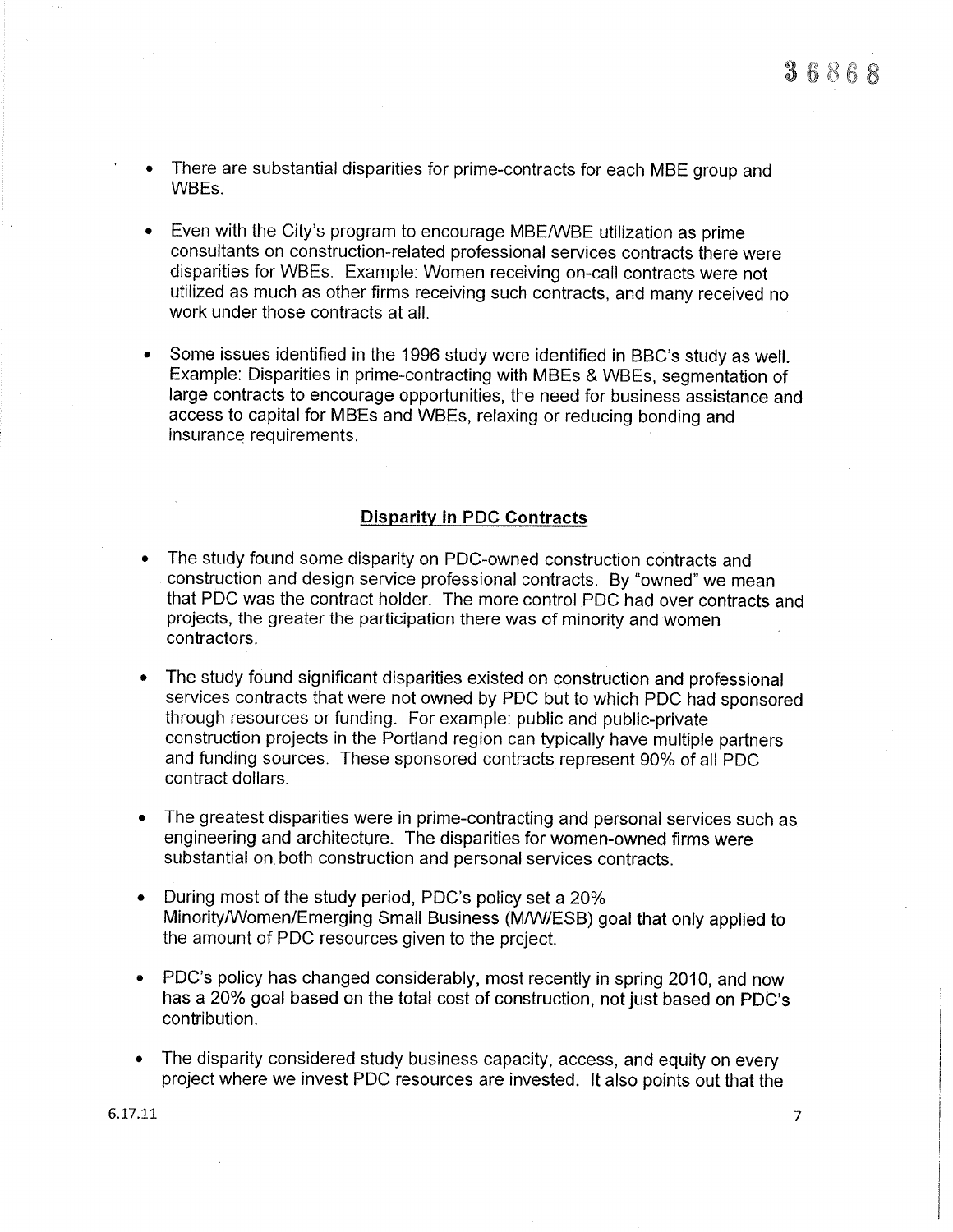greatest disparities were found in an area where no pDC policy or program applies, such as on the professional services side of sponsored projects.

## Process and Future Policv Makinq

- During the month-long public comment period, PDC and City leaders and the project team met with the community, the media, and key stakeholders to discuss the findings and the draft report.
- The project team is currently working with the Mayor's office, various City bureaus, and the MBE and WBE community to develop strategies to close the disparity gaps indentifled in the study.
- BBC found that the City and PDC should continue to enhance efforts to help all small businesses, regardless of race and gender and that the agencies may want  $\bullet$ to further research whether certain barriers to MBEs and wBEs can be minimized or removed.
- From the statistical results, the anecdotal evidence, and public comments we have legal grounds to continue and enhance current equity programs.
- ldentifled gaps in utilization provide the basis to change current PDC and City equity programs.
- Additionally, the study provides direction on issues such as bonding, insurance, prequalification, capacity building, access to capital, and other systemic obstacles to the success of minority- and women-owned businesses in Portland.

#### lmmediate Actions

While developing the long-term, more detailed programmatic responses to the Disparity Study findings, the team has recommended that the following actions begin immediately:

- . Outreach: Conduct quarterly outreach events, issue electronic notifications of solicitations, assist general contractors with outreach for sub-contracting opportunities.
- . Forecasting: Initiate bureau representative meetings and look for alternative contracting opportunities as appropriate to encourage maximum opportunities for minority- and women-owned firms.